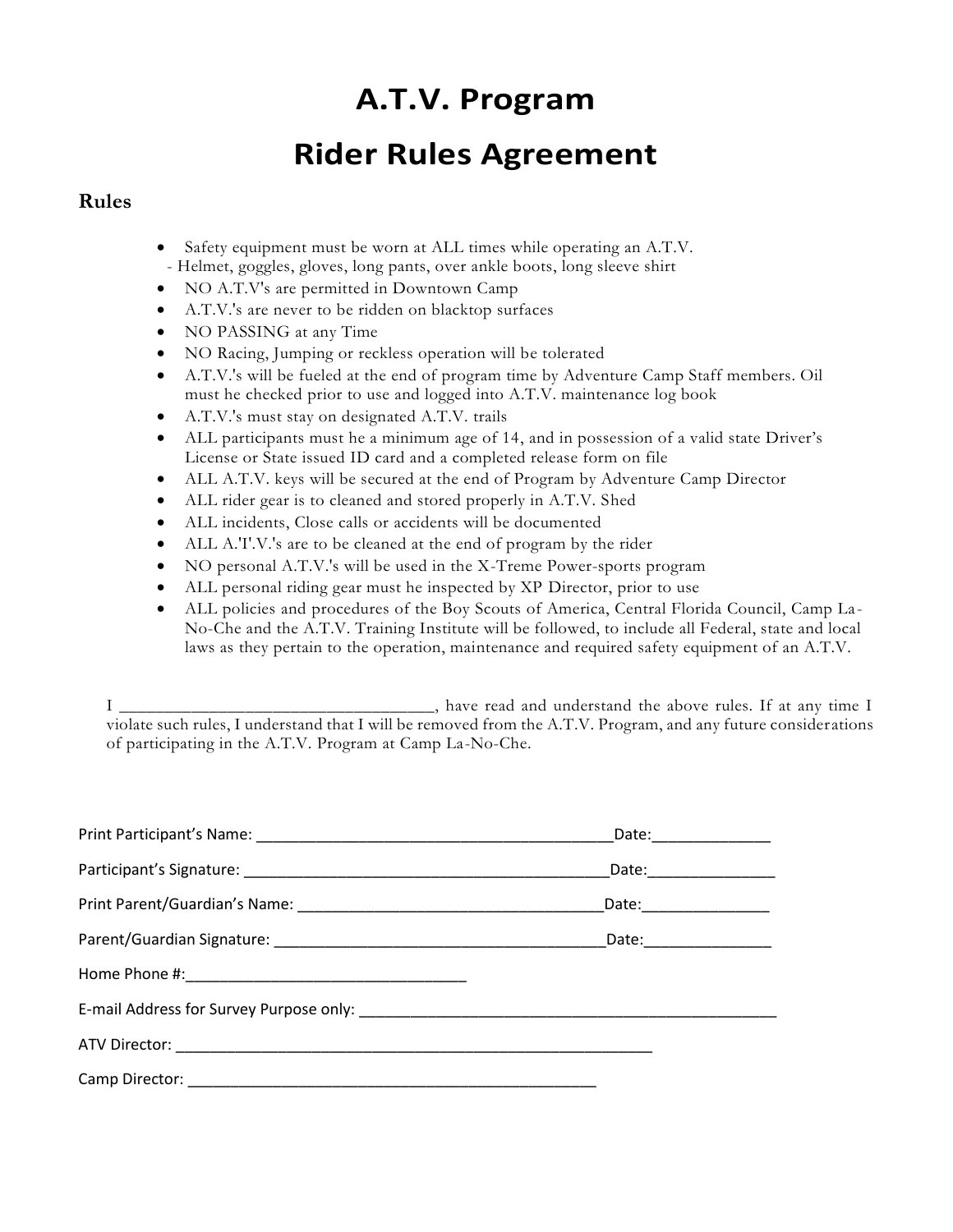### **Camp La-No-Che A.T.V. Program Participation and Hold Harmless Agreement**

Camp La-No-Che (Central Florida Council) will be conducting a program for A.T.V.'s during 2015. This program is conducted under the approval of the Boy Scouts of America. Scouts will be instructed how to ride and drive the A.T.V. Scouts will be taught A.T.V. safety, drive on the training course, and then on the trails on Camp La-No-Che property. Scouts will be on the unit individually and in control of the power and brakes. Scouts will be required to wear a helmet, goggles, gloves, over the ankle boots, long sleeve shirts and long pants. Scouts are expected to abide by all safety rules and the instructions of the Camp Instructor(s).

I, the undersigned, give my child, the undersigned give my child,  $\blacksquare$ participate in this program. I understand that participation in the activity involves a certain degree of risk. I have carefully considered the risk involved and have given consent for my child to participate in the activity. I understand that participation in the activity is entirely voluntary and requires participants to abide by the rules and standards of conduct. I release the Boy Scouts of America, the local council, the activity coordinators and all employees, volunteers, related parties or other organizations associated with the activity from any and all claims or liability arising out of this participation.

**For safety, my child and I agree that he/she will do the following or he/she will be removed from the program.** Because space is limited, any additional cost associated with participation in this program will not be refunded.

- 1. Complete the A.T.V. Safety Class taught at Camp La-No-Che.
- 2. Wear all safety gear at all times on or around the equipment.
- 3. Follow all the safety rules provided in the training class.
- 4. Follow the instructions of the Camp Staff Instructor(s).
- 5. Maintain control of the A.T.V. at all times and remain within the speed determined by the Camp Instructor(s).
- 6. Is 14 years of age as of the start of the class and will be in full compliance with all local state and federal guidelines, including age restrictions and original equipment manufacturer standards.
- 7. Will respond to the camp satisfaction survey from the Boy Scouts of America to help in the evaluation of the program.

| Participant's Signature experience and the state of the state of the state of the state of the state of the state of the state of the state of the state of the state of the state of the state of the state of the state of t |                           | Date: $\frac{1}{\sqrt{1-\frac{1}{2}}\cdot\frac{1}{\sqrt{1-\frac{1}{2}}}}$                                                                                                                                                      |
|--------------------------------------------------------------------------------------------------------------------------------------------------------------------------------------------------------------------------------|---------------------------|--------------------------------------------------------------------------------------------------------------------------------------------------------------------------------------------------------------------------------|
|                                                                                                                                                                                                                                |                           | Date: $\sqrt{ }$                                                                                                                                                                                                               |
|                                                                                                                                                                                                                                |                           | Date: $\frac{1}{\sqrt{1-\frac{1}{2}}\sqrt{1-\frac{1}{2}}\sqrt{1-\frac{1}{2}}\sqrt{1-\frac{1}{2}}\sqrt{1-\frac{1}{2}}$                                                                                                          |
|                                                                                                                                                                                                                                | Cell <u>_____________</u> | Date: the control of the control of the control of the control of the control of the control of the control of the control of the control of the control of the control of the control of the control of the control of the co |
|                                                                                                                                                                                                                                |                           |                                                                                                                                                                                                                                |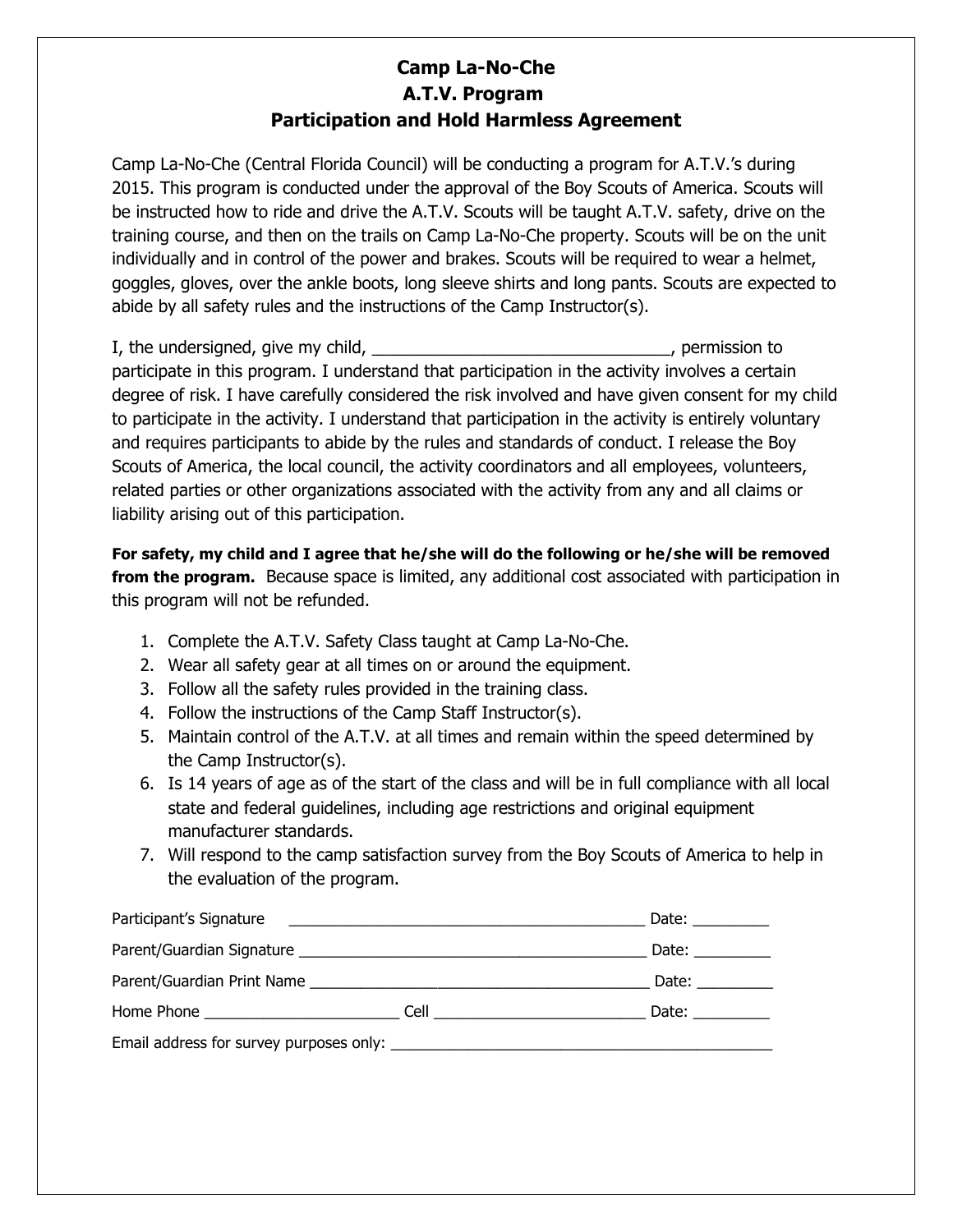

## **Boy Scouts** ASI ATV RiderCourse<sup>sM</sup> Waiver & **Indemnification Agreement**

**IMPORTANT INFORMTION - YOU MUST READ AND SIGN THIS WAIVER & INDEMNIFICATION PRIOR TO CLASS** 

#### ASI ATV RiderCoursesM Waiver & Indemnification Agreement

Participation in this course requires physical stamina, motor coordination, and mental alertness. The undersigned hereby attests that he/she has no known physical or mental limitations and has not used any form of alcohol, prescription, or non-prescription drugs that could impair his/her performance in this course. Participants under 18 years of age must have this form signed by a parent or guardian.

READ CAREFULLY: THIS SECTION IS A LEGAL RELEASE, ASSUMPTION OF RISK, WAIVER, AND COVENANT NOT  $\mathbf{L}$ TO SUE AGREEMENT

In consideration of the ATV Safety Institute, the Specialty Vehicle Institute of America, the owner of the training ATV, and the owner of the land upon which training occurs, including all of the aforementioned parties' members, employees, officers, Instructors and/or agents (the RiderCourse Providers"), furnishing services, vehicles, equipment, and/or curriculum to enable me to participate in the ATV RiderCourse, I agree as follows:

I fully understand and acknowledge that: (a) there are DANGERS AND RISKS OR INJURY, DAMAGE, OR DEATH that exist in my use of ATV's and ATV equipment and my participation in the ATV RiderCourse activities; (b) my participation in such activities and/or use of such equipment may result in injury or illness including, but not limited to, BODILY INJURY, DISEASE, STRAINS, FRACTURES, PARTIAL OR TOTAL PARALYSIS, OTHER AILMENTS THAT COULD CAUSE SERIOUS DISABILITY, OR DEATH; (c) these risks and dangers may be caused by the negligence of the RiderCourse participants, and may arise from foreseeable or unforeseeable causes; and (d) by participating in these activities and/or using the vehicles and equipment, I, on behalf of myself, my personal representatives and my heirs, hereby assume all risks and all responsibility, and agree to release the RiderCourse Providers or any other person. If I have brought at ATV to use in the ATV RiderCourse, I also agree that this release applies to any damage that occurs to the ATV during the ATV RiderCourse.

I agree and understand that, on behalf of myself, my personal representatives and my heirs, I am relinquishing any and all rights I now have or may have in the future to sue the RiderCourse Providers for any and all injury, damage, or death I may suffer arising from my participation in the ATV RiderCourse, including claims based on the RiderCourse Providers' negligence.

I HAVE READ THIS RELEASE AGREEMENT AND BY SIGNING BELOW I AGREE IT IS MY INTENTION TO ASSUME ALL RISKS AND RELEASE THE ABOVE-NAMED RIDERCOURSE PROVIDERS FROM LIABILITY FOR PERSONAL INJURY, PROPERTY DAMAGE OR WRONGFUL DEATH CAUSED BY NEGLIGENCE OR ANY OTHER CAUSE AND ARISING FROM PARTICIPATING IN THE ATV RIDERCOURSE. I have had the opportunity to ask any questions about the above and I understand it's terms and meaning.

II. READ CAREFULLY: THIS SECTION IS AN INDEMNIFICATION AND HOLD HARMLESS AGREEMENT

In consideration of the ATV Safety Institute, the Specialty Vehicle Institute of America, the owner of the training ATV, and the owner of the land upon which training occurs, including all of the aforementioned parties' members, employees, officers, Instructors and/or agents (the "RiderCourse Providers"), furnishing services, vehicles, equipment, and/or curriculum to enable me to participate in the ATV RiderCourse, I agree as follows:

I, on behalf of myself, my personal representatives and my heirs, agree to hold harmless, defend, and indemnify the RiderCourse Providers from any and all claims, suits, or causes of action for bodily injury, property damage, or